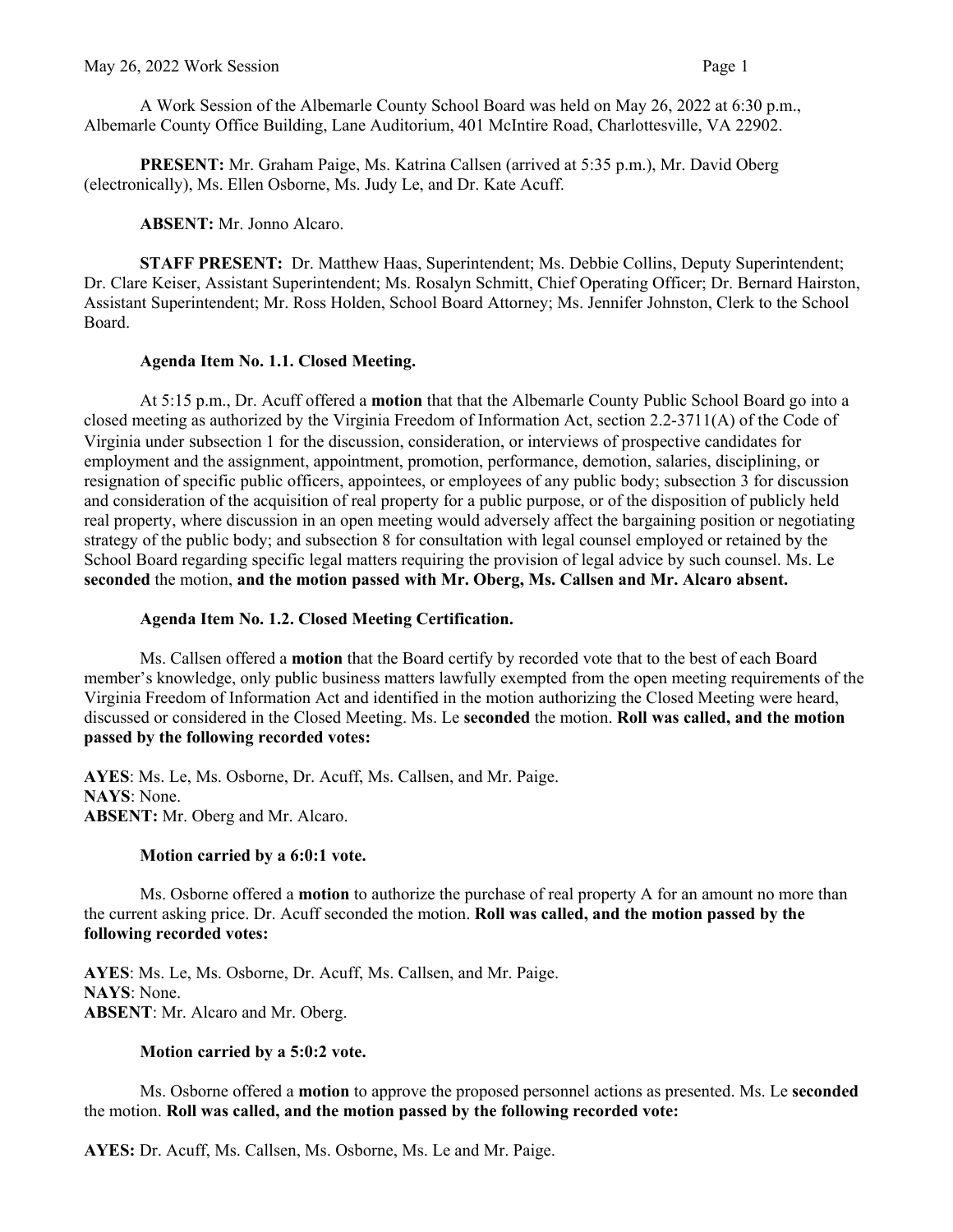**NAYS:** None. **ABSENT:** Mr. Alcaro and Mr. Oberg.

### **Motion carried by a 5:0:2 vote.**

Ms. Osborne offered a **motion** to appoint Dr. Beth Costa as the principal of Monticello High School. Ms. Le **seconded** the motion. **Roll was called, and the motion passed by the following recorded votes:**

**AYES:** Ms. Le, Ms. Osborne, Ms. Callsen, Dr. Acuff, and Mr. Paige. **NAYS:** None. **ABSENT:** Mr. Alcaro and Mr. Oberg.

### **Motion carried by a 5:0:2 vote.**

Ms. Osborne offered a **motion** to appoint Michael Craddock as principal of Lakeside Middle School. Ms. Le **seconded** the motion. **Roll was called, and the motion passed by the following recorded votes:**

**AYES**: Ms. Callsen, Ms. Le, Dr. Acuff, Ms. Osborne and Mr. Paige. **NAYS:** None. **ABSENT**: Mr. Alcaro and Mr. Oberg.

### **Motion carried by a 5:0:2 vote.**

**Agenda Item No. 1.3. Call to Order.**

At 6:33 p.m., Mr. Paige, Chair, called the meeting of the Albemarle County School Board back to order.

**Agenda Item No. 1.4. Pledge of Allegiance. Agenda Item No. 1.5. Moment of Silence.** 

Mr. Paige said that Mr. Oberg has requested to participate in the meeting electronically due to illness. Ms. Le offered a **motion** to allow Mr. Oberg to participate in the meeting electronically. Dr. Acuff **seconded** the motion. **Roll was called, and the motion passed by the following recorded votes:**

**AYES**: Ms. Osborne, Ms. Le, Ms. Callsen, Dr. Acuff and Mr. Paige. **NAYS**: None. **ABSENT**: Mr. Alcaro and Mr. Oberg.

#### **Motion carried by a 5:0:2 vote.**

#### **Agenda Item. No. 2.1. Approval of Agenda.**

Ms. Osborne offered a **motion** to approve the agenda. Ms. Le **seconded** the motion. **Roll was called, and the motion passed by the following recorded votes:** 

**AYES:** Ms. Osborne, Ms. Callsen, Mr. Oberg, Ms. Le, Dr. Acuff, and Mr. Paige. **NAYS:** None. **ABSENT**: Mr. Alcaro.

#### **Motion carried by a 6:0:1 vote.**

### **Agenda Item No. 3.0. Consent Agenda**

- 3.1 Approval of Consent Agenda
- 3.2 COVID-19 Update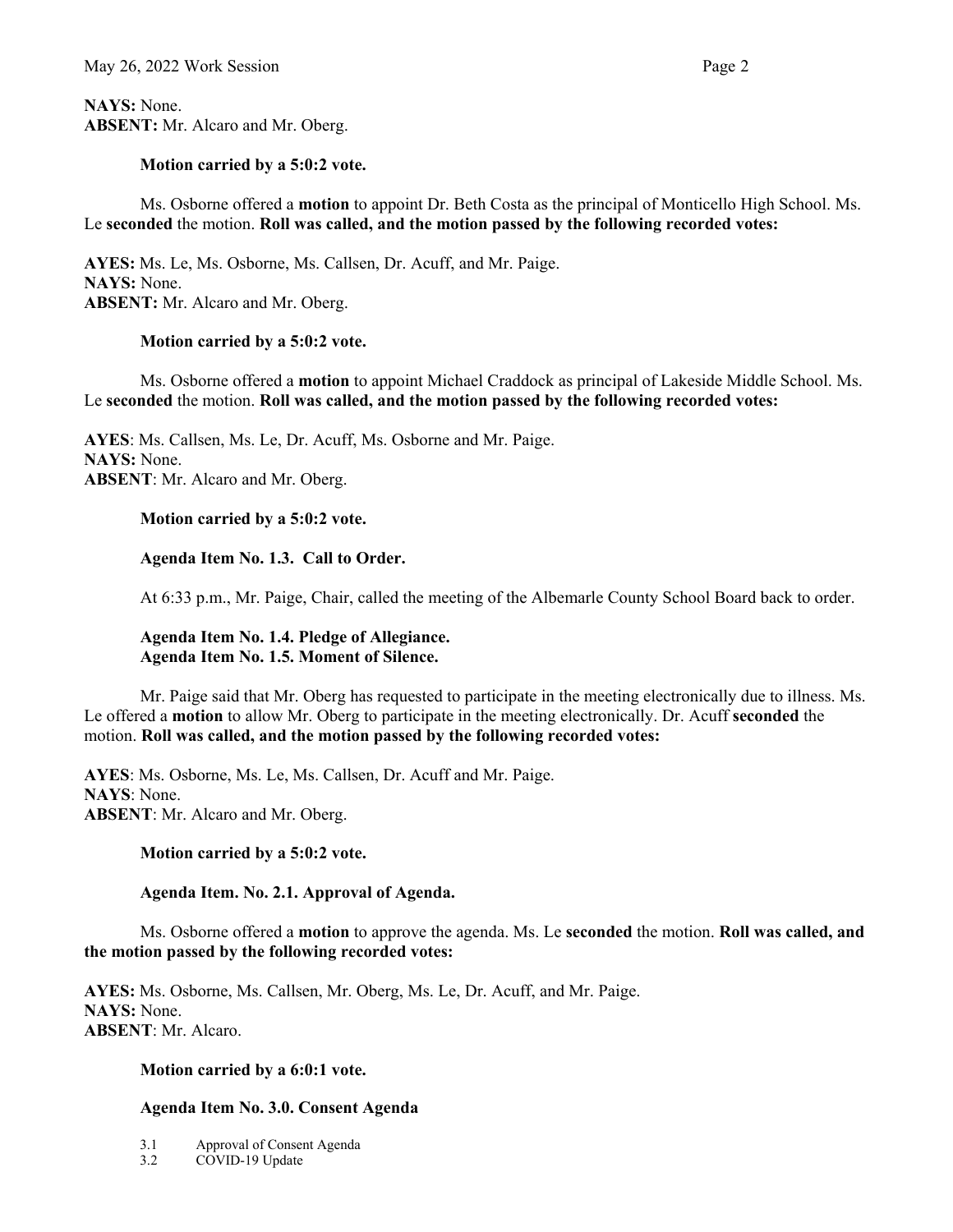- 3.3 Learning Resource Approval
- 3.4 ARP CSLFRF-HVAC Replace & Improvement Grant
- 3.5 For Action: Policy Review and Revision<br>3.6 For Information: Policy Review and Revi
- 3.6 For Information: Policy Review and Revision
- 3.7 Minutes
- 3.8 Personnel Action
- 3.9 Personnel Action Athletic Coaches

Ms. Osborne offered a **motion** to approve the consent agenda as amended. Ms. Le **seconded** the motion. **Roll was called, and the motion passed by the following recorded votes:**

**AYES:** Dr. Acuff, Ms. Le, Mr. Oberg, Ms. Callsen, Ms. Osborne, and Mr. Paige. **NAYS:** None. **ABSENT:** Mr. Alcaro.

**Motion carried by a 6:0:1 vote.** 

### **Agenda Item No. 4.0. Items Pulled from the Consent Agenda.** None.

**Agenda Item No. 5.1. Announcements.**

Dr. Keiser recognized School Division retirees from the 2021-2022 school year.

**Agenda Item No. 6.1. School Board/Superintendent Business.** None.

### **Agenda Item No. 7.1. Public Comment.**

Ms. Helena Klimon is a teaching assistant. She encouraged the Board to develop a task force to work with the AEA to revise a collective bargaining resolution.

Ms. Liz Koenig is a teacher. She spoke in support of collective bargaining.

Mr. Vernon Liechti is president of the Albemarle Education Association (AEA). He spoke in support of collective bargaining. He addressed some of the reasons the Board voted against the collective bargaining resolution.

Ms. Erin Wise-Ackerbom is a teacher. She spoke in support of collective bargaining.

Ms. Kathryn DeAtley is a teacher. She spoke in support of collective bargaining.

Ms. Bekah Saxon submitted written comments on gun violence. She then yielded her time to Ms. Sue Haney. Ms. Haney is a teacher. She spoke in support of collective bargaining.

Mr. Bill Munkacsy is a teacher. He expressed concerns about the changes to the grading policy.

Mr. John Glass is a teacher. He said that he needs to know that the administration has his back along with all the staff.

### **Agenda Item No. 8.1. Unpacking the Gallup Q-12 Engagement Survey.**

Dr. Keiser and Dr. Tim Hodges, Gallup, provided for the Board's consideration an overview of the results of the Division's Gallup Q-12 engagement survey. ACPS recently partnered with Gallup, a global analytics and advice firm, to help us better understand and measure our employee engagement and needs. At this work session, the Board will learn more about the survey process and analyze benchmark data for the School Division. In alignment with our strategic plan, this employee engagement survey supports our efforts to attract, develop and retain the highest quality staff.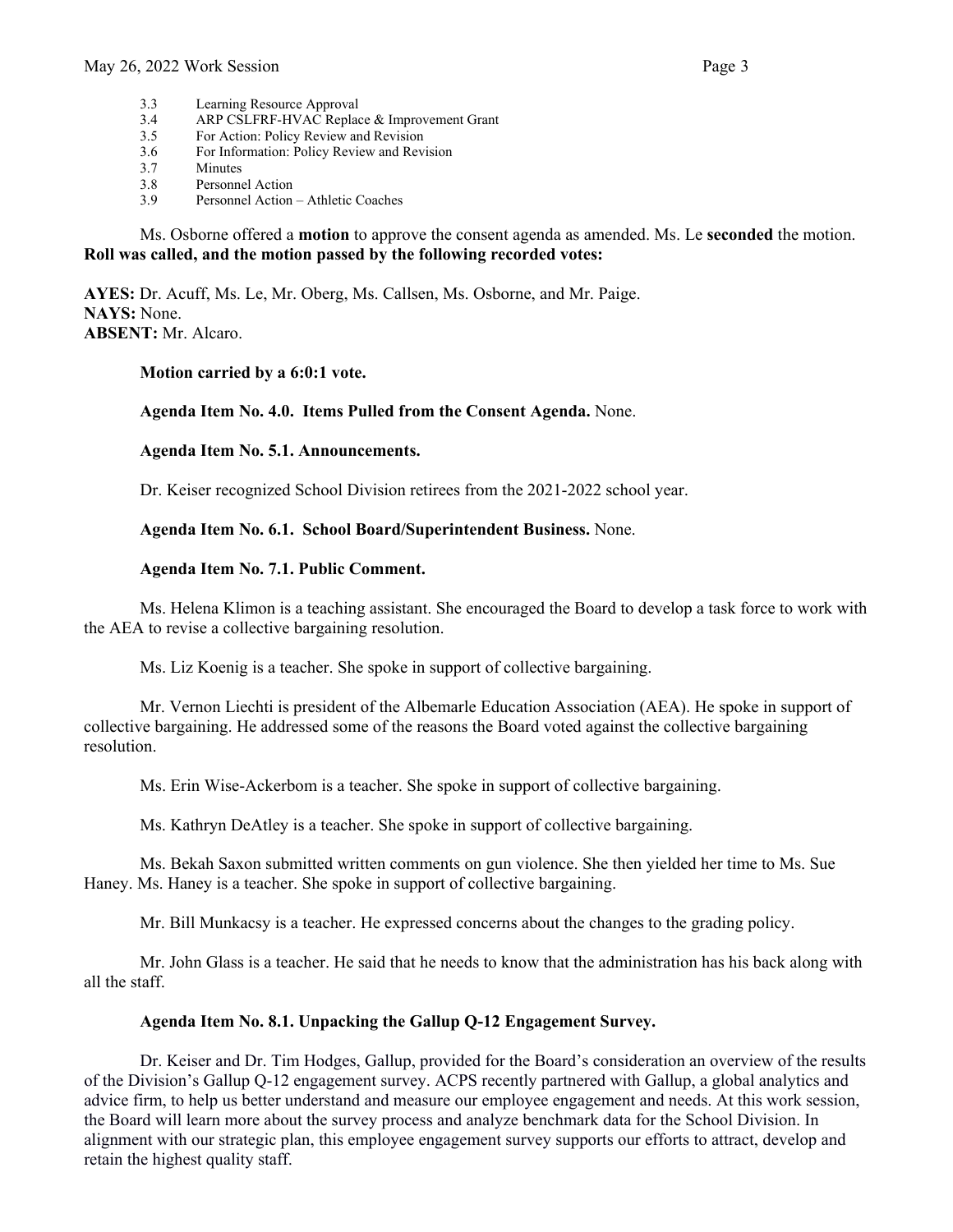Dr. Acuff asked if there was a difference in employee engagement between public employers and private employers.

Ms. Osborne asked if there are studies that show divisions with unions have higher student success.

(Mr. Oberg left the meeting at 7:50 p.m.)

Mr. Paige asked if a five (5) was the highest ranking.

Ms. Callsen asked if the first year of the survey should be around the  $25<sup>th</sup>$  percentile. She also asked how COVID may have impacted the results. Finally, she asked if the Board had access to the granular data.

Dr. Acuff asked if the data could be pulled by job title.

Ms. Callsen asked how this information would be shared with employees.

The Board took a break from 8:33 p.m. until 8:43 p.m.

The Board reviewed the survey results through the lens of the following questions:

- 1. Why is the information important?
- 2. What are your takeaways?
- 3. What I wonder …

Ms. Le said it is clear why the data is important.

Dr. Acuff said that it is important after the last two years of disruption with COVID. She is not surprised that the scores were low.

Ms. Callsen said that she thinks it is important because the data can be broken down beyond the divisionwide data. She is excited to see where principals take the data. She asked what help the division would provide to help principals grow using the results.

Ms. Osborne asked if there would be a standardized way to roll out the information from the survey to employees.

Ms. Le said that it was interesting to look at the percentile rankings for each question.

Ms. Callsen said that it is hard to conceptualize the results based on the percentile because it is on a curve.

Dr. Acuff said that she is struck that there is the least engagement at the high school level and that is where there is the least engagement among students.

Ms. Callsen asked how we act on some of the items in order to improve.

Dr. Acuff asked what constitutes meaningful recognition.

Ms. Callsen asked what supports does Gallup provide in order to improve.

Dr. Acuff asked about the range in scores within the elementary schools, and what ideas do we have in looking at that data.

Ms. Le asked how the satisfaction question was asked.